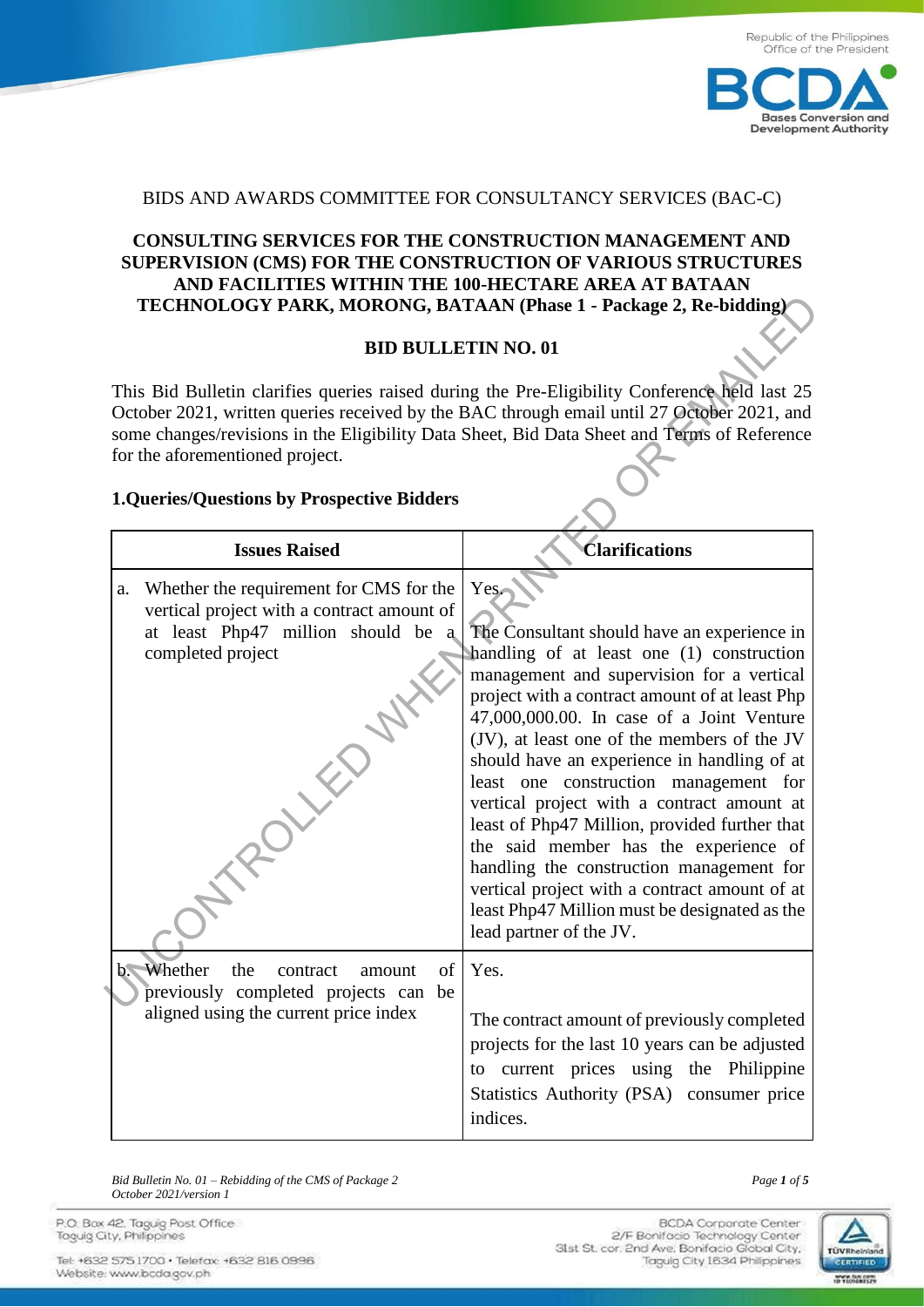

|                                                                                                                                     | The<br>formula<br>for<br>computing<br>the<br>equivalent/estimated<br>the<br>value<br>using<br>Consumer Price Index (CPI):<br>$V_o = \textit{Equivalent}/\textit{Estimated Value}$ (escalation month)<br>$V_i = Base Value (reference month)$<br>$CPIo = CPI from All Items (Phil.) - escalation month$<br>$CPI_i = CPI$ from All Items (Phil.) – reference month<br>Formula:<br>$V_o = V_i \times \frac{CPI_o}{CPI_i}$                                                                                    |
|-------------------------------------------------------------------------------------------------------------------------------------|-----------------------------------------------------------------------------------------------------------------------------------------------------------------------------------------------------------------------------------------------------------------------------------------------------------------------------------------------------------------------------------------------------------------------------------------------------------------------------------------------------------|
| Whether it is possible for a bidder to win<br>$\mathbf{c}$ .<br>both Package 2 and Package 3                                        | Yes, a bidder can bid on either CMS for Phase<br>1-Package 2 and CMS for Phase 1-Package 3<br>project, or can bid for and win both projects.<br>The prospective bidders are reminded to<br>ensure that the headings of their Eligibility<br>Documents are correct. If their submissions<br>are for Package 2, the headings of their<br>should be<br>documents<br>for<br>Package<br>2.<br>Likewise, if their submissions are for Package<br>3, the headings of their documents should be<br>for Package 3. |
| Whether the prospective bidders can<br>d.<br>nominate the same key personnel both for<br>Package 2 and Package 3                    | No. The bidder cannot nominate the same<br>personnel for both CMS for Phase 1-Package<br>2 project and CMS for Phase 1-Package 3<br>project. The nominated key personnel for the<br>CMS of Phase 1-Package2 project should not<br>be the same nominee for the CMS of Phase 1-<br>Package 3 and vice versa.                                                                                                                                                                                                |
| e. Whether the prospective bidders can<br>nominate a BIM specialist without a<br>license as an engineer but a certified BIM<br>only | The nominated key personnel need not be a<br>licensed engineer or architect. The BIM<br>specialist should at least have a BIM<br>Training/Certification from any private or<br>government training centers. This <b>amends</b><br>Sections 1.2 of the Eligibility Data Sheet,<br>$10.1(c)$ of the Bid Data Sheet, and 9 (o) of the<br>Terms of Reference which require the<br>nominated Senior BIM Specialist to be a<br>Licensed Engineer or Architect for at least 5<br>years.                          |

*Bid Bulletin No. 01* – *Rebidding of the CMS of Package 2 Page 2 of 5 October 2021/version 1*

P.O. Box 42, Taguig Post Office<br>Taguig City, Philippines

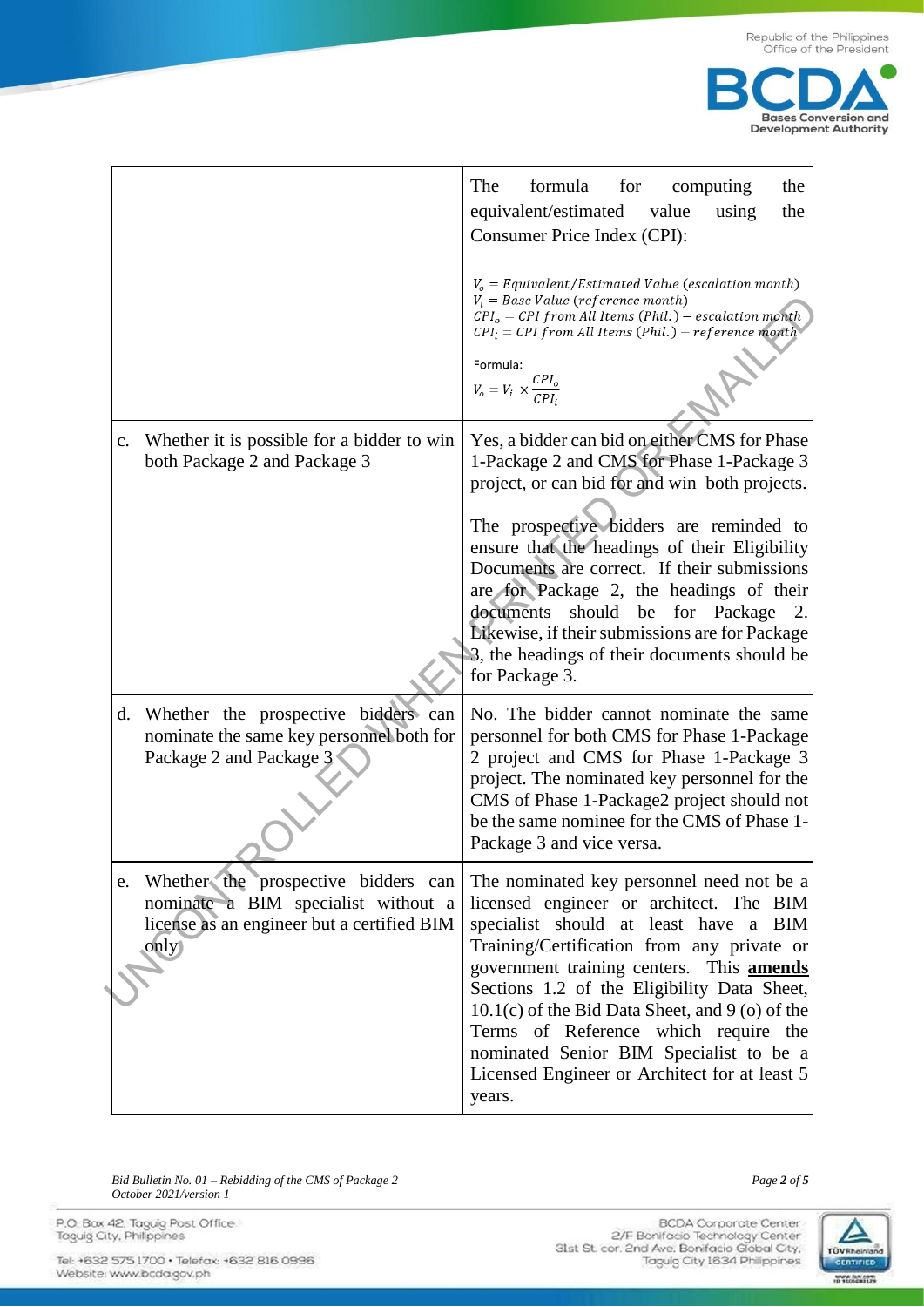

| f.             | Upon checking the terms of reference<br>provided, we [the prospective bidders]<br>would like to clarify the specific scope of<br>works of our Sr. BIM Specialist? The<br>term BIM System indicated in the TOR is<br>a bit broad so we would like to request for<br>a breakdown of works for us to check if<br>we can fully provide the required<br>deliverables. | The BIM specialist shall be responsible for<br>updating the accomplishment and checking<br>the submitted BIM and Drawings submitted<br>by the contractor and ensure compliance with<br>the requirements. |
|----------------|------------------------------------------------------------------------------------------------------------------------------------------------------------------------------------------------------------------------------------------------------------------------------------------------------------------------------------------------------------------|----------------------------------------------------------------------------------------------------------------------------------------------------------------------------------------------------------|
|                | g. Are you going to provide the BIM Model?                                                                                                                                                                                                                                                                                                                       | Yes, the BIM model prepared by the Design<br>Consultant will be provided.                                                                                                                                |
|                | h. Will you be able to provide the Revit file<br>to the CMS Team? If yes, what is the level<br>of detail (LOD)?                                                                                                                                                                                                                                                  | Yes, the Revit files will be made available to<br>the Contractor and the CMS Consultant<br>during implementation. The BIM model is<br>detailed at LOD 300.                                               |
| $\mathbf{i}$ . | What level of detail is required for us to<br>update the model?                                                                                                                                                                                                                                                                                                  | The CMS Consultant is expected to upgrade<br>the model to LOD 400.                                                                                                                                       |

|                                                  | can<br>we<br>deliverables.                                                                                   |                                                  | a bit broad so we would like to request for<br>a breakdown of works for us to check if<br>fully provide the required |                                           |                                                                           |                                                                                                                                                            |                                                                                             |   |  |
|--------------------------------------------------|--------------------------------------------------------------------------------------------------------------|--------------------------------------------------|----------------------------------------------------------------------------------------------------------------------|-------------------------------------------|---------------------------------------------------------------------------|------------------------------------------------------------------------------------------------------------------------------------------------------------|---------------------------------------------------------------------------------------------|---|--|
| g.                                               |                                                                                                              |                                                  | Are you going to provide the BIM Model?                                                                              |                                           | Yes, the BIM model prepared by the Design<br>Consultant will be provided. |                                                                                                                                                            |                                                                                             |   |  |
| h.                                               | Will you be able to provide the Revit file<br>to the CMS Team? If yes, what is the level<br>of detail (LOD)? |                                                  |                                                                                                                      |                                           |                                                                           | Yes, the Revit files will be made available to<br>the Contractor and the CMS Consultant<br>during implementation. The BIM model is<br>detailed at LOD 300. |                                                                                             |   |  |
| i.                                               |                                                                                                              | update the model?                                | What level of detail is required for us to                                                                           |                                           | The CMS Consultant is expected to upgrade<br>the model to LOD 400.        |                                                                                                                                                            |                                                                                             |   |  |
| 2.                                               |                                                                                                              |                                                  | Sheet, Bid Data Sheet and Terms of Reference, to wit:                                                                |                                           |                                                                           |                                                                                                                                                            | The interested bidders are hereby informed of the changes/revisions in the Eligibility Data |   |  |
|                                                  |                                                                                                              | <b>FROM</b>                                      |                                                                                                                      |                                           | TO                                                                        |                                                                                                                                                            |                                                                                             |   |  |
|                                                  | Eligibility Documents - Section III.<br><b>Eligibility Data Sheet</b><br>Item $1.2$                          |                                                  |                                                                                                                      |                                           |                                                                           | Eligibility Documents - Section III.<br><b>Eligibility Data Sheet</b><br>Item 1.2                                                                          |                                                                                             |   |  |
| <b>Key</b>                                       |                                                                                                              | <b>Required</b><br><b>Personnel Profession</b>   | <b>Required</b><br><b>Experience</b>                                                                                 | <b>Key</b><br><b>Personnel Profession</b> | <b>Required</b>                                                           | <b>Required</b><br><b>Experience</b>                                                                                                                       | Qty                                                                                         |   |  |
|                                                  | Fire and<br><b>Safety</b><br>Engineer                                                                        | Licensed<br>Engineer<br>for at least<br>10 years | at least 5<br>years of<br>experience<br>as Fire and<br>Safety<br>Engineer                                            | $\mathbf{1}$                              | <b>Senior</b><br>Fire and<br>Safety<br>Engineer                           | Licensed<br>Engineer<br>for at least<br>10 years                                                                                                           | 5<br>least<br>at<br>of<br>years<br>experience<br>as Fire and<br>Safety<br>Engineer          | 1 |  |
| Bidding Documents Section III. Bid Data<br>Sheet |                                                                                                              |                                                  |                                                                                                                      |                                           | Sheet                                                                     |                                                                                                                                                            | Bidding Documents Section III. Bid Data                                                     |   |  |

*Bid Bulletin No. 01* – *Rebidding of the CMS of Package 2 Page 3 of 5 October 2021/version 1*

P.O. Box 42. Taguig Post Office<br>Taguig City, Philippines

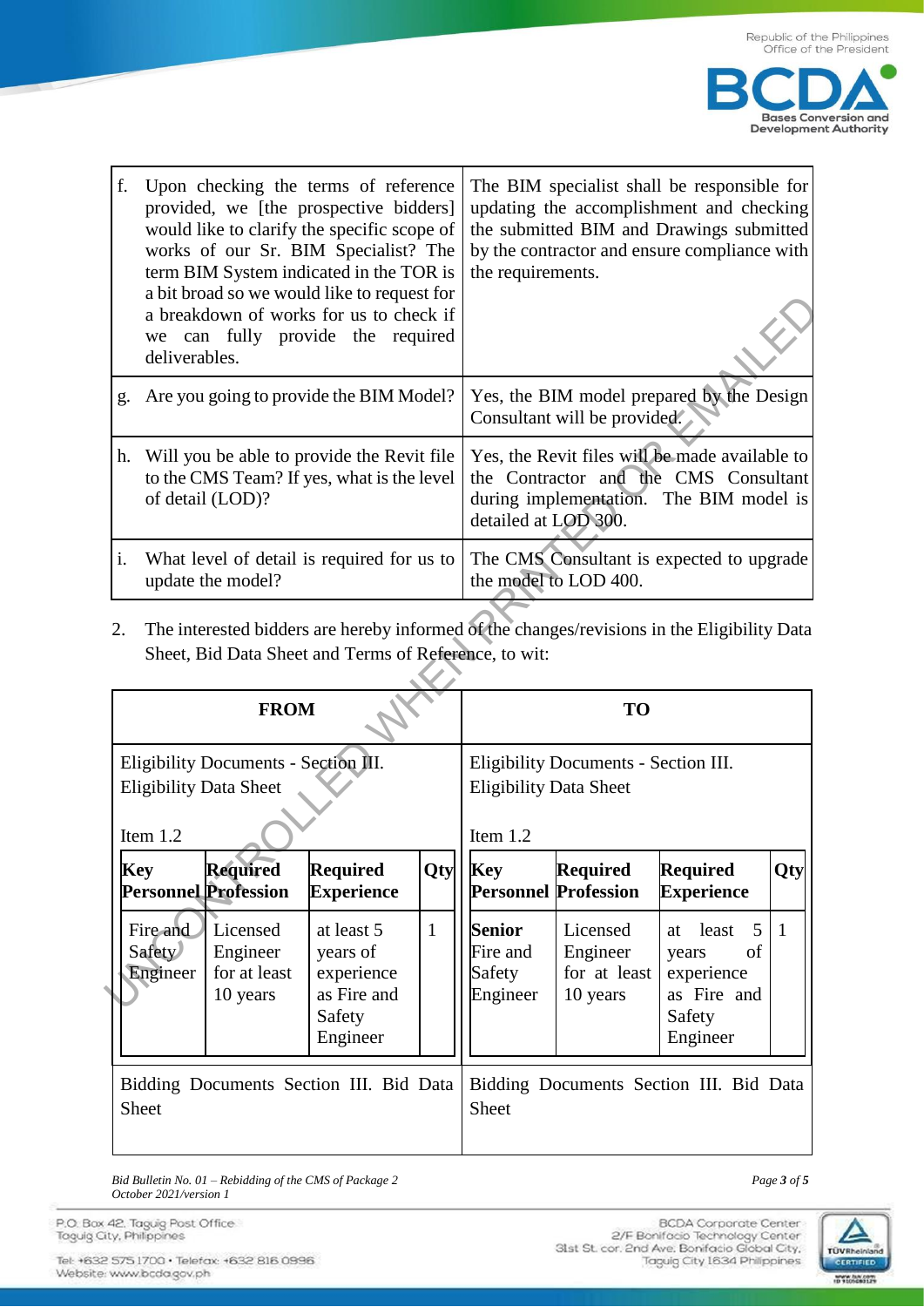

| Item $10.1(c)$             |                                                           |                                                                                                                                                                                                                                                                                                                                                                                                                                                                       | Item $10.1(c)$                                                                                                                                                                                                                                                                                                                                                                                                                                             |                                                                |                                                                                                                                               |                                                                                    |     |
|----------------------------|-----------------------------------------------------------|-----------------------------------------------------------------------------------------------------------------------------------------------------------------------------------------------------------------------------------------------------------------------------------------------------------------------------------------------------------------------------------------------------------------------------------------------------------------------|------------------------------------------------------------------------------------------------------------------------------------------------------------------------------------------------------------------------------------------------------------------------------------------------------------------------------------------------------------------------------------------------------------------------------------------------------------|----------------------------------------------------------------|-----------------------------------------------------------------------------------------------------------------------------------------------|------------------------------------------------------------------------------------|-----|
| <b>Key</b>                 | <b>Required</b><br><b>Personnel Profession</b>            | Required<br><b>Experience</b>                                                                                                                                                                                                                                                                                                                                                                                                                                         | Qty                                                                                                                                                                                                                                                                                                                                                                                                                                                        | <b>Key</b><br><b>Personnel Profession</b>                      | <b>Required</b>                                                                                                                               | <b>Required</b><br><b>Experience</b>                                               | Qty |
| Fire<br>Safety<br>Engineer | and Licensed<br>Engineer<br>for at least<br>10 years      | 5<br>least<br>at<br>of<br>years<br>experience<br>as Fire and<br>Safety<br>Engineer                                                                                                                                                                                                                                                                                                                                                                                    | $\mathbf{1}$                                                                                                                                                                                                                                                                                                                                                                                                                                               | <b>Senior</b> Fire Licensed<br>and Safety Engineer<br>Engineer | for at least<br>10 years                                                                                                                      | 5<br>least<br>at<br>of<br>years<br>experience<br>as Fire and<br>Safety<br>Engineer | 1   |
|                            | Requirement - Key Staff                                   | Section VI. Terms of Reference - 9. Manning                                                                                                                                                                                                                                                                                                                                                                                                                           | Section VI. Terms of Reference - 9. Manning<br>Requirement - Key Staff                                                                                                                                                                                                                                                                                                                                                                                     |                                                                |                                                                                                                                               |                                                                                    |     |
| <b>Engineer</b>            | g. Sr. Geodetic Engineer<br>years of experience as        | [should be a licensed Geodetic Engineer for<br>at least ten $(10)$ years with at least five $(5)$<br>Geotechnical                                                                                                                                                                                                                                                                                                                                                     |                                                                                                                                                                                                                                                                                                                                                                                                                                                            | g. Sr. Geodetic Engineer                                       | [should be a licensed Geodetic Engineer for<br>at least ten $(10)$ years with at least five $(5)$<br>years of experience as Geodetic Engineer |                                                                                    |     |
|                            | Requirement - Key Staff                                   | Section VI. Terms of Reference - 9. Manning                                                                                                                                                                                                                                                                                                                                                                                                                           | Section VI. Terms of Reference - 9. Manning<br>Requirement - Key Staff                                                                                                                                                                                                                                                                                                                                                                                     |                                                                |                                                                                                                                               |                                                                                    |     |
|                            | l. Sr. Fire and Safety Engineer                           | Should be a licensed engineer for at least 5                                                                                                                                                                                                                                                                                                                                                                                                                          | l. Sr. Fire and Safety Engineer<br>Should be a licensed engineer for at least 10                                                                                                                                                                                                                                                                                                                                                                           |                                                                |                                                                                                                                               |                                                                                    |     |
|                            | <b>Fire and Safety Engineer</b>                           | years with at least 10 years of experience as                                                                                                                                                                                                                                                                                                                                                                                                                         | years with at least 5 years of experience as<br><b>Fire and Safety Engineer</b>                                                                                                                                                                                                                                                                                                                                                                            |                                                                |                                                                                                                                               |                                                                                    |     |
| Section                    | VI. Terms of Reference<br><b>Qualification of Bidders</b> |                                                                                                                                                                                                                                                                                                                                                                                                                                                                       |                                                                                                                                                                                                                                                                                                                                                                                                                                                            | <b>Qualification of Bidders</b>                                | Section VI. Terms of Reference -                                                                                                              | -13.                                                                               |     |
| contract<br>contract       | amount<br>of<br>experience in handling<br>amount<br>at    | The Consultant should have experience in<br>handling at least one (1) construction<br>management and supervision project with a<br>at<br>least<br>47,000,000.00. In case of a JV, at least one of<br>the members of the JV should have<br>at least one<br>construction management project with a<br>least<br>of<br>Php<br>47,000.000.00, provided further that the<br>member that has the experience of handling<br>the construction management <b>project</b> with a | The Consultant should have experience in<br>handling at least one (1) construction<br>management and supervision for vertical<br>project with a contract amount of at least Php<br>47,000,000.00. In case of a JV, at least one of<br>the members of the JV should have<br>experience in handling<br>at least<br>one<br>construction management for vertical<br>project with a contract amount at least of Php<br>47,000.000.00, provided further that the |                                                                |                                                                                                                                               |                                                                                    |     |

Bid Bulletin No.  $01$  – Rebidding of the CMS of Package 2 October 2021/version 1

P.O. Box 42, Taguig Post Office<br>Taguig City, Philippines

Tel: +632 575 1700 · Telefax: +632 816 0996<br>Website: www.bcda.gov.ph



Page 4 of 5